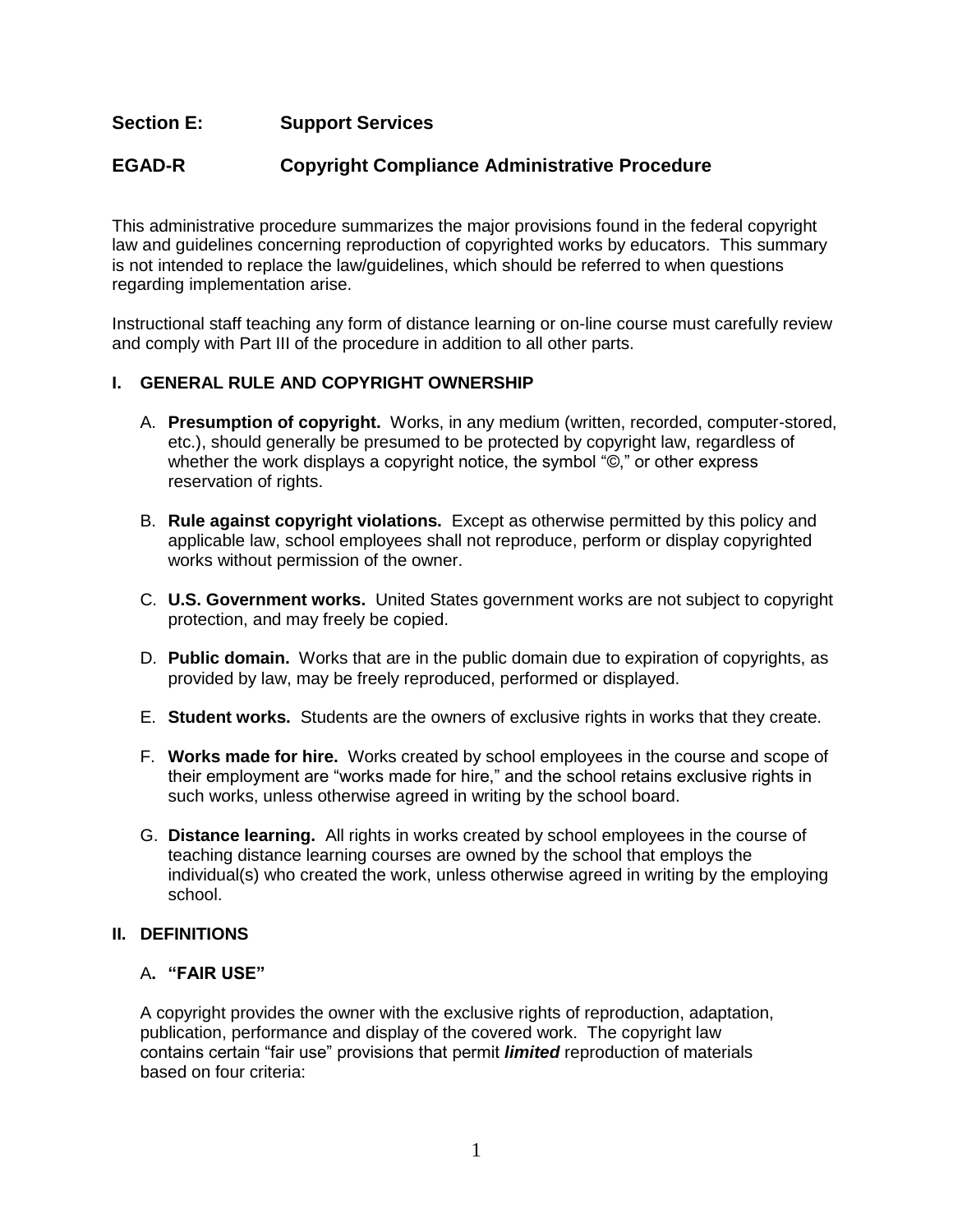- 1. The purpose and character of the use, including whether such use is of a commercial nature or is for nonprofit educational purposes;
- 2. The nature of the copyrighted work;
- 3. The amount and substantiality of the portion used in relation to the copyrighted work as a whole; and
- 4 The effect of the use upon the potential market for or value of the copyrighted work.

### B. **"FACE-TO-FACE INSTRUCTION"**

Performance or display of any copyrighted work by teachers or students without permission from the copyright holder is permissible under the following circumstances:

- 1. The work must be performed or displayed in a face-to-face setting by a teacher or by students; and
- 2. The performance or display must be in the course of teaching activities, in a classroom or a similar educational setting.

Examples of performances or displays falling under this exception include reading a play in a classroom, singing a song in a classroom or showing a filmstrip or video (provided that it has been purchased or lawfully copied).

The following sections summarize the permissible or "fair use" of different types of copyrighted works. Because the law and technological applications continue to evolve, school employees are responsible for ensuring that the intended use of materials does not conflict with the copyright law/guidelines and for informing students of such issues as appropriate.

#### **III. DISTANCE EDUCATION: TRANSMISSION OF PERFORMANCES AND DISPLAYS TO REMOTE SITES**

The following may be transmitted by any device or process, including the DOE Distance Learning Network, interactive television or Internet courses:

- Performance of non-dramatic literary works (e.g. novels, short stories, or poems) or musical works, or
- Reasonable and limited portions of any other work, or
- Display of a work in an amount comparable to that which is typically displayed in the course of a live classroom only if:
- A. The performance or display is made by, at the direction of, or under the actual supervision of an instructor as an integral part of a class session offered as a regular part of instructional activities;
- B. The performance or display is directly related and of material assistance to the teaching content of the transmission;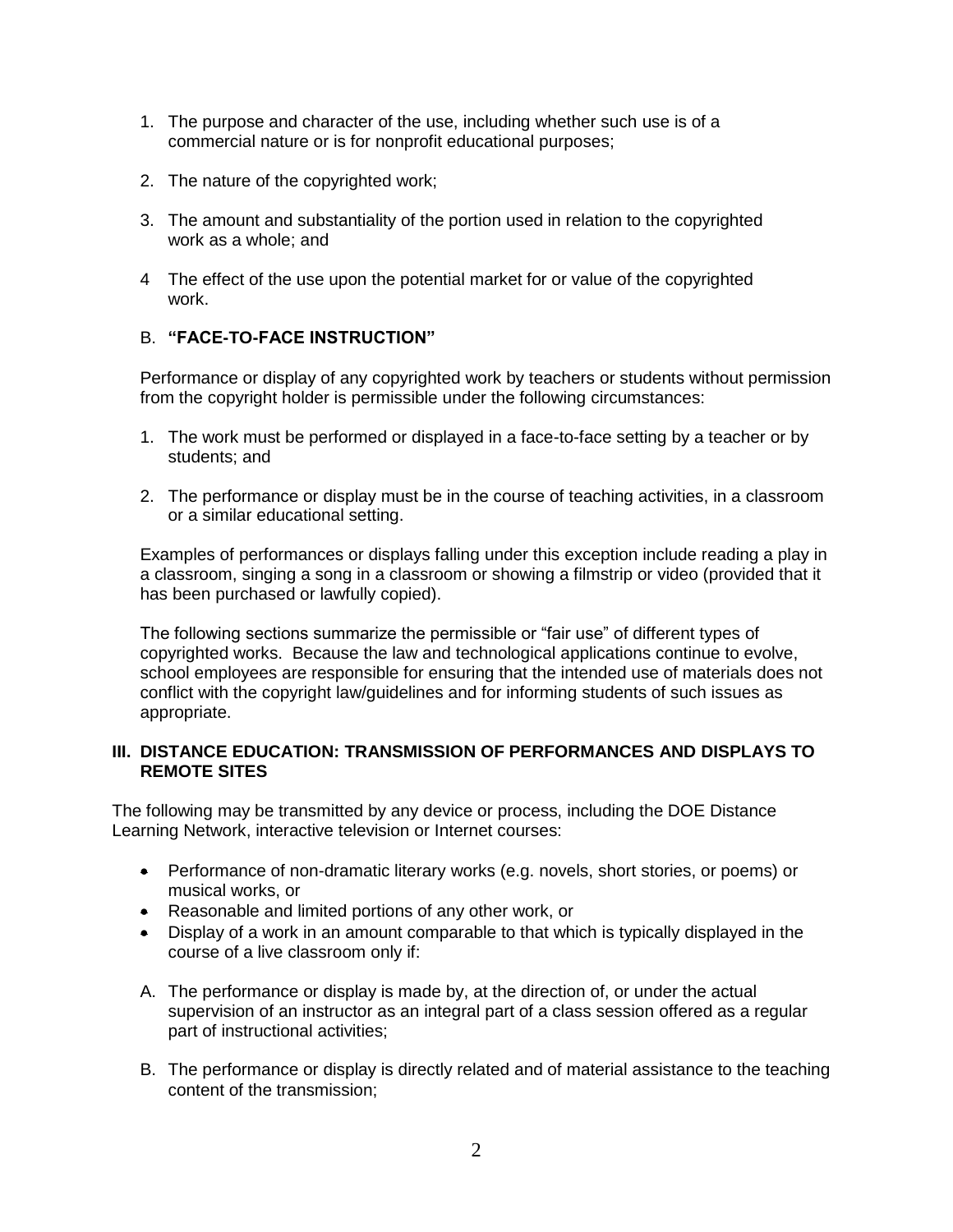- C. The transmission is made solely for, and, to the extent technologically feasible, the reception of such transmission is limited to students officially enrolled in the particular course and employees of the school as part of their duties;
- D. Technological measures are implemented that reasonably prevent retention of the work in accessible form by recipients of the transmission for longer than the class session and prevent unauthorized further dissemination of the work in accessible form by such recipients to others;
- E. There is no interference with technological measures used by copyright owners to prevent such retention or unauthorized further dissemination of materials; and
- F. Students in such courses must be given notice that materials used in connection with the course may be subject to copyright protection.

## **IV. PRINT MATERIALS**

### A. **Permissible Uses**

- 1. A single copy of the following made for use in teaching or in preparation to teach a class: a. A chapter from a book;
	-
	- b. An article from a periodical or newspaper;
	- c. A short story, short essay or short poem, whether or not from a collective work; and
	- d. A chart, graph, diagram, drawing, cartoon or picture from a book, periodical or newspaper.
- 2. Multiple copies made for classroom use (not to exceed one copy per student in a course) from the following:
	- a. A complete poem, if it has fewer than 250 words and does not exceed two printed pages in length, or an excerpt of not more than 250 words from a longer poem;
	- b. A complete article, story or essay of less than 2,500 words;
	- c. Prose excerpts not exceeding 10 percent of the whole or 1,000 words, whichever is less;
	- d. One chart, graph, diagram, cartoon or picture per book or per issue of a periodical; and
	- e. An excerpt from a children's book containing up to 10 percent of the words found in the text and not more than two printed pages of the published work.
- 3. One transparency for classroom instruction may be made from consumable materials such as workbooks, exercises, activity sheets, etc.
- 4. All permitted copying must include appropriate credits, including the author, title, date, copyright notice and any other pertinent information.

### B. **Prohibited Uses**

1. More than one work or two excerpts from a single author copied during one class term;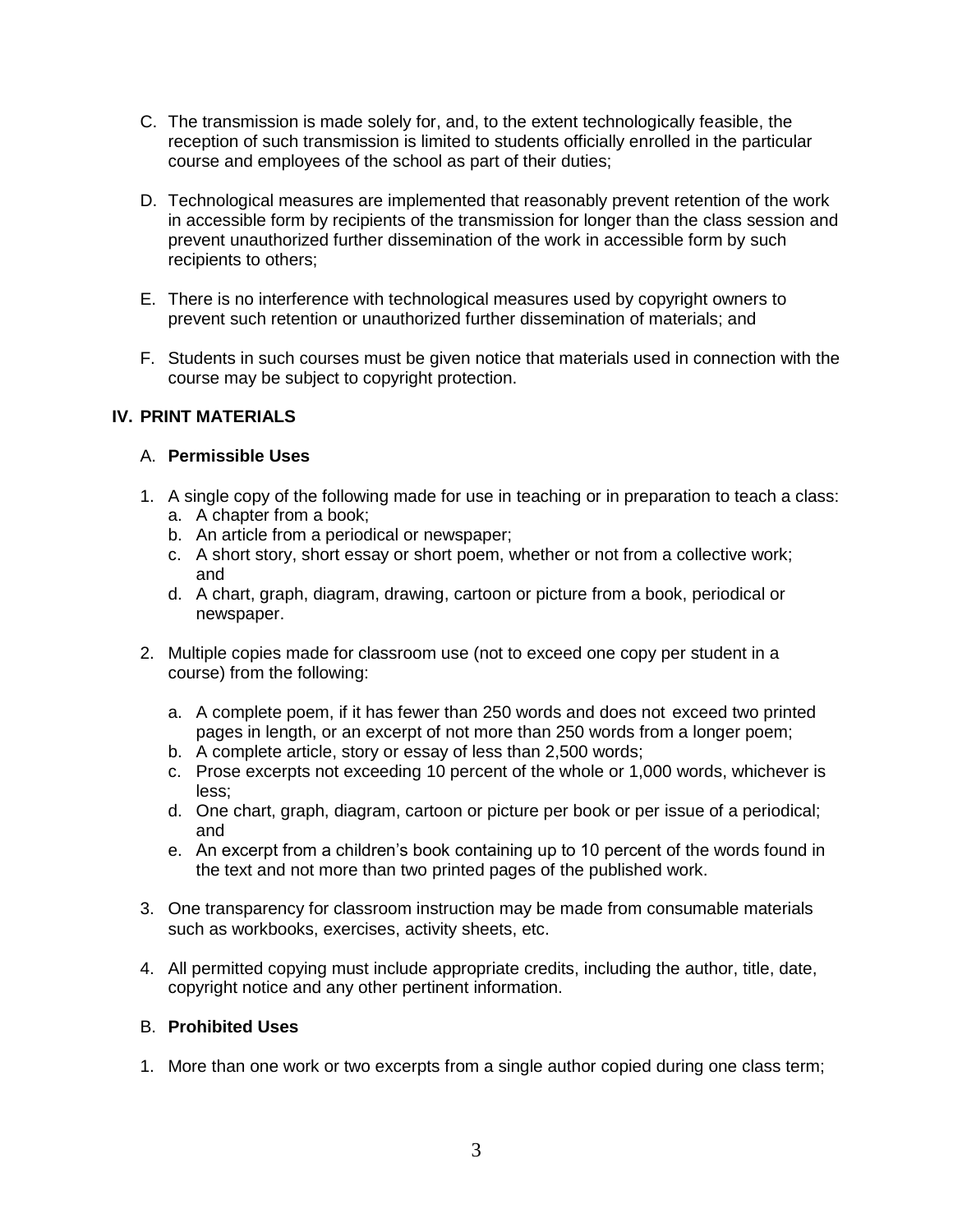- 2. More than three works from a collective work or periodical volume copied during one class term;
- 3. More than nine sets of multiple copies made for distribution to students in one class term;
- 4. Copies made to create, replace or substitute for purchasing anthologies or collective works;
- 5. Copies made of "consumable" works, such as workbooks, exercises, standardized tests and answer sheets (except as noted in A.3 above);
- 6. The same work copied from term to term;
- 7. The same material copied for more than one particular course, or copied every time a particular course is offered, unless permission is obtained from the copyright owner;
- 8. Copies made when there is sufficient time prior to the intended use to obtain permission from the copyright owner; and
- 9. No charges may be made to students beyond the actual cost of photocopying.

### **V. COMPUTER SOFTWARE**

- A. All software is protected by copyright law. Any unauthorized copying of software is illegal and may subject the copier to substantial civil or criminal penalties.
- B. All software purchased for use in the school must be approved by the Director. Only the Director may obtain and sign software licensing agreements and duplication rights agreements. All terms of such licensing/duplication agreements must be observed by all school employees and students.
- C. Software purchased by the school for classroom, lab, media center and office use remains the property of the school and may be used only in school-sponsored programs and activities.
- D. The Technology Director or other authorized personnel is responsible for reviewing and supervising compliance with all software license agreements. The Director or other designated personnel shall retain all license agreements and modifications thereto.
- E. Permissible Uses
- 1. One archival (back-up) copy of copyrighted software may be made by authorized employees (unless a licensing agreement prohibits copying for any purpose);
- 2. Software may be used on a networked computer system as authorized by the license or if written permission is obtained from the owner;
- 3. Software may be loaded on multiple equipment to the extent authorized by the license or if written permission has been obtained from the owner; and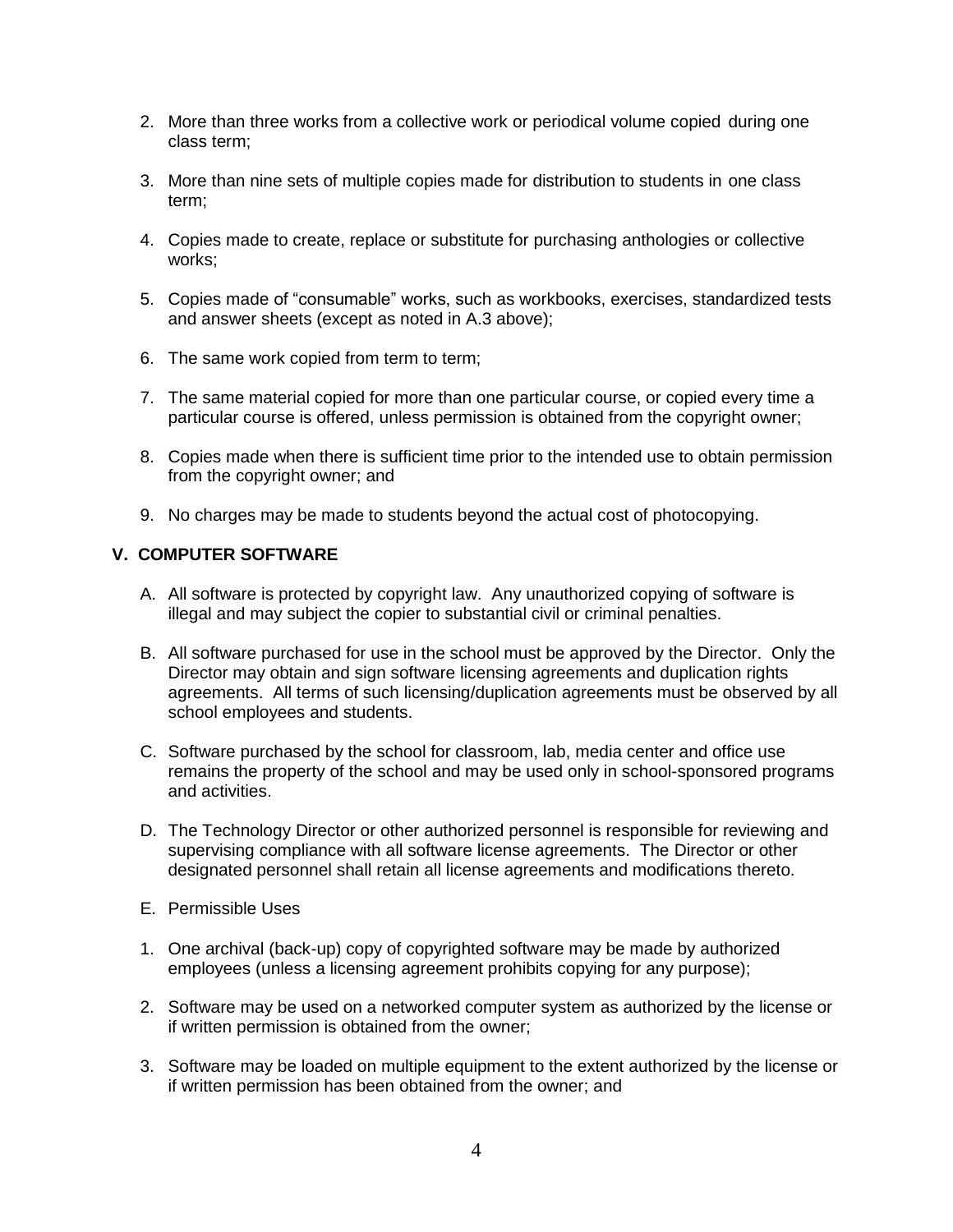4. Preview software may be evaluated for a reasonable evaluation period before being purchased or returned.

### **F. Prohibited Uses**

- 1. Illegal copies of copyrighted software programs made or used on school equipment;
- 2. Copies made of preview software;
- 3. Use of software on a networked computer system not intended for network use without written permission from the owner:
- 4. Multiple loading of software not specifically licensed for multi-loading without written permission from the owner;
- 5. Multiple copies made of copyrighted software (beyond an authorized archival copy);
- 6. Making any unlicensed copies of printed documentation accompanying copyrighted software;
- 7. Making unlicensed copies of software for sale, loan, transmission or gift to other users; and
- 8. Copies made of locally produced adaptations or modifications of copyrighted software for any purpose.

## G. **Unauthorized copying.**

1. Any employee or student who becomes aware of unauthorized copying of school software shall inform the Technology Director or other authorized personnel.

## **VI. INTERNET**

The rights of the owner of copyrighted material on the Internet are the same as the rights of the owner of traditional materials. Unless there is a clear statement that art, photos, text and sounds are "public domain" and available for free use, it should be assumed that the material is copyrighted. All the criteria for "fair use" apply to works on the Internet just as they apply to other materials. The ease of copying materials from the Internet should not be used an as excuse for violating copyrights.

## **VII. OFF-AIR TELEVISION RECORDING**

## **A. Permissible Uses**

- 1. Off-air recordings may be made only at the request of and used by individual teachers;
- 2. Off-air recording of broadcast programs available to the general public without charge may be made and retained for a period not to exceed 45 calendar days after the date of recording. The following additional requirements must also be met: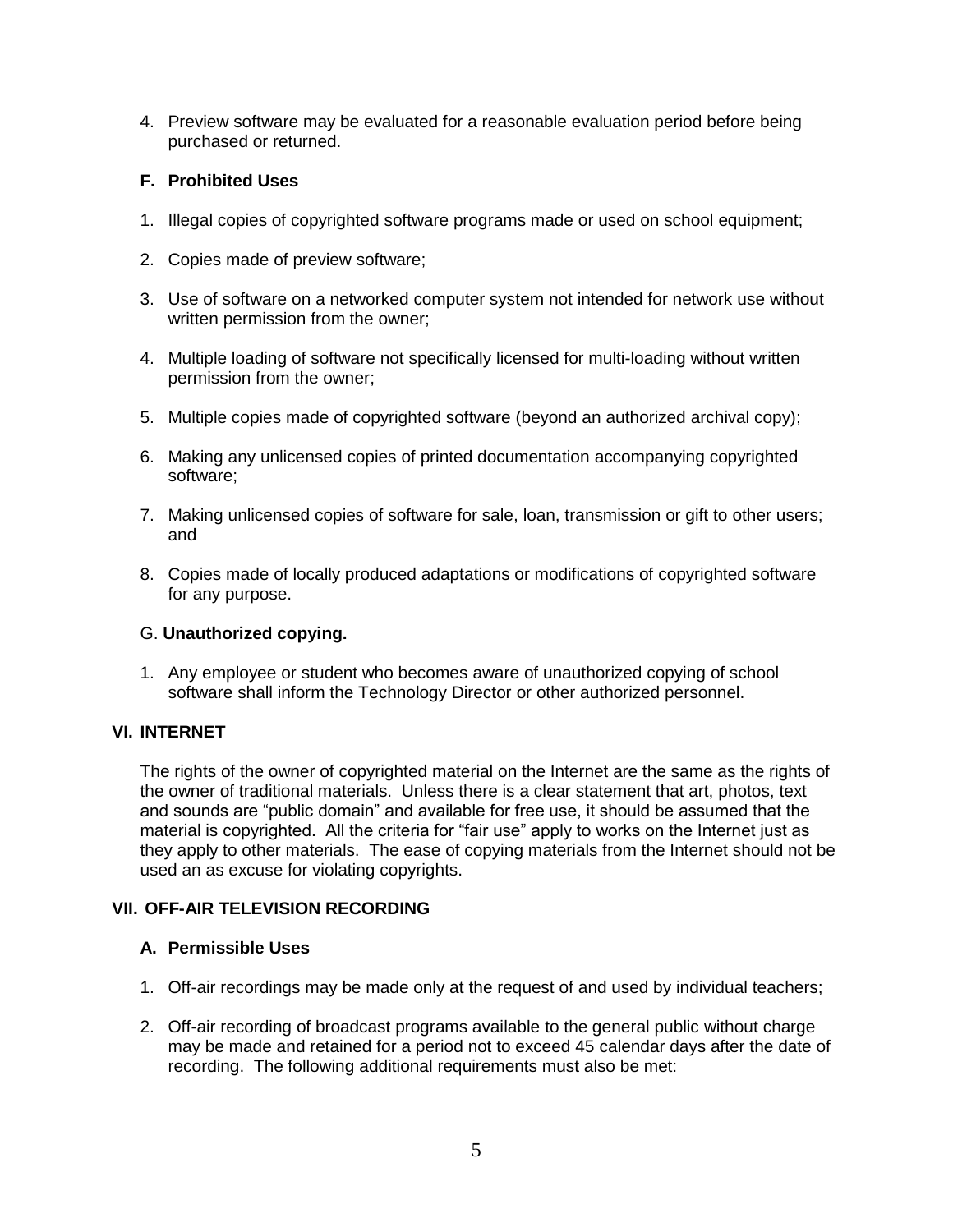a. The recording may be used *once* by the individual teachers in the course of relevant teaching activities and repeated *once* during the first 10 consecutive school days in the 45-day retention period.

b. Following the first 10 consecutive school days, the recording may only be used for teacher evaluation purposes (i.e., to determine whether the broadcast program should be included in the curriculum).

c. Following the 45-day retention period, the recording must be erased or destroyed immediately unless written permission is obtained from the copyright owner to keep and use the program in teaching/learning activities.

- 3. A limited number of copies may be produced from each off-air recording to meet the legitimate educational needs of teachers. Such copies are subject to the same guidelines as the original copy.
- 4. An off-air recording need not be used in its entirety, but the recording may not be altered, edited, combined or merged. All copies must include the copyright notice of the broadcast program.

### **B. Prohibited Uses**

- 1. Recording broadcast programs in anticipation of requests;
- 2. Recording broadcast programs when there is sufficient time prior to the scheduled program to obtain permission from the copyright owner;
- 3. Recording programs from pay/satellite television channels;
- 4. Using or retaining recordings beyond the 45-day retention period without written permission;
- 5. Recording the same program more than once for the same teacher (regardless of how many times the program may be broadcast); and
- 6. Altering the program from the original content in any way (although the entire program need not be viewed)

## **VIII. USE OF PRE-RECORDED VIDEOS**

Pre-recorded videos include commercially available videos marked "For Home Use Only" (such as feature films), including VHS tapes, DVD disks, filmstrips, etc.

### **A. Permissible Uses**

Pre-recorded videos may be used in "face-to-face instruction" provided that the viewing utilizes a lawfully-made copy rented or purchased by the school.

## **B. Prohibited Uses**

1. Videos may not be used for entertainment, filler, assemblies, fundraising, public viewing, or any other purpose without written permission of the copyright owner and permission of the Director.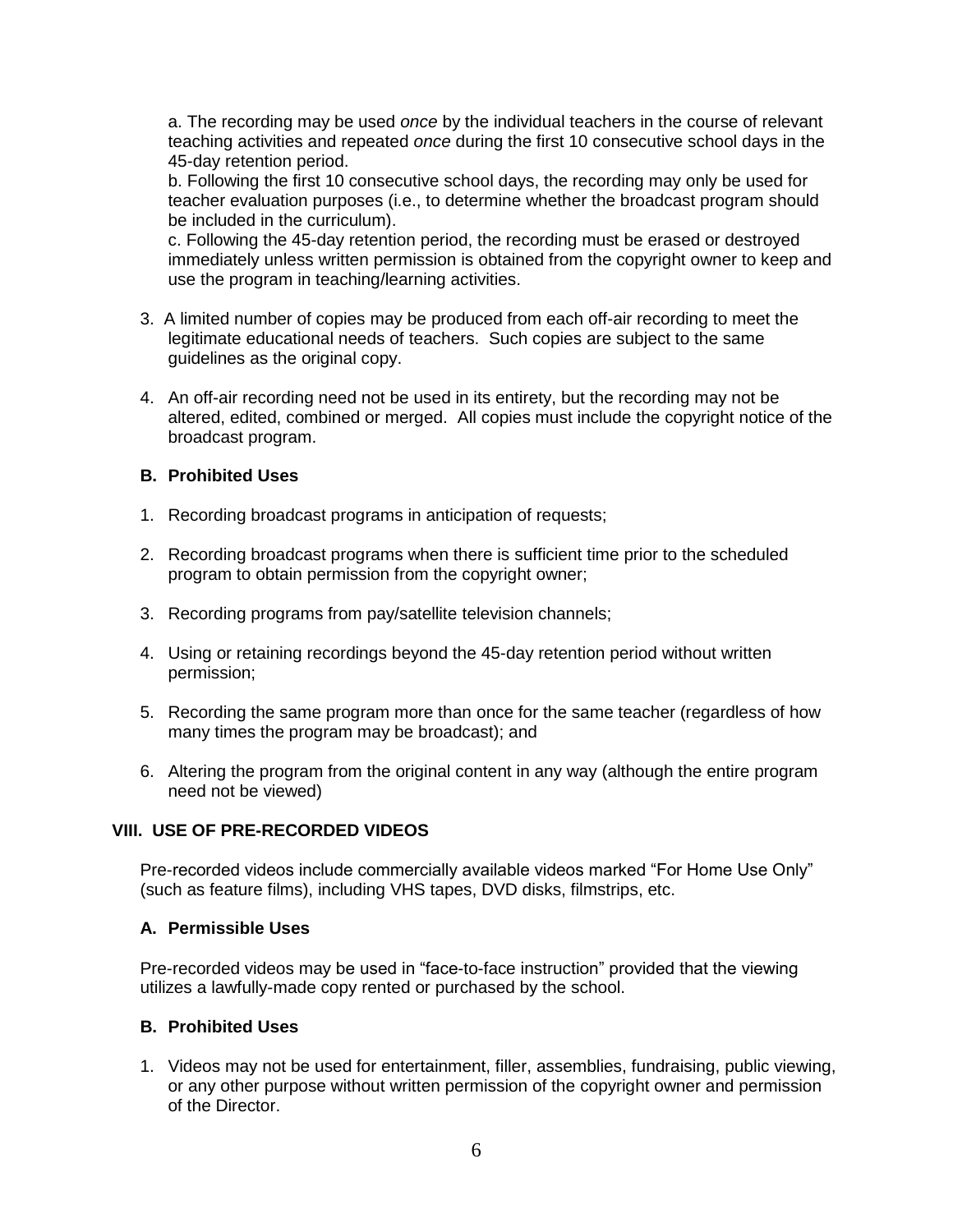- 2. Videos may not be used when a written contract specifically prohibits use in classroom or direct instruction situations.
- 3. Videos may not be borrowed from individuals or other schools.
- 4. Videos may not be copied.

#### **IX. MUSIC AND THEATER PERFORMANCES**

Prior written permission must be obtained whenever copyrighted plays and musical numbers are to be performed or whenever copyrighted music is used as part of a performance.

#### **X. EDUCATIONAL USES OF MUSIC**

#### **A. Permissible Uses**

- 1. Emergency copies to replace purchased copies which for any reason are not available for an imminent performance provided that purchased replacement copies shall be substituted in due course.
- 2. For academic purposes other than performance, multiple copies of excerpts of works may be made provided that:
	- a. The excerpts do not constitute a performable (section, movement or aria) or more than 10 percent of the entire work;
	- b. No more than one copy per student in the class is made; and
	- c. The copyright notice appears on the copies.
- 3. For academic purposes other than performance, a single copy of an entire performable (section, movement or aria) may be made by the teacher for scholarly research or in preparation to teach a class provided that:
	- a. The work is confirmed by the copyright owner to be out of print;
	- b. The work is unavailable except in a larger work; and
	- c. The copyright notice appears on the copy.
- 4. Printed copies that have been purchased may be edited or simplified provided that the fundamental character of the work is not distorted. Lyrics may not be altered or added, if none exist.
- 5. A single copy of recordings of performances by students may be made for evaluation or rehearsal purposes and may be retained by the school or an individual teacher.
- 6. A single copy of a sound recording (album, tape, cassette or CD) or copyrighted music may be made from sound recordings owned by the school or an individual teacher for the purpose of constructing aural exercises or examinations. The copy may be retained by the school or an individual teacher.
	- a. This pertains only to the copyright of the music itself and not to any copyright which may exist in the sound recording.

#### **B. Prohibited Uses**